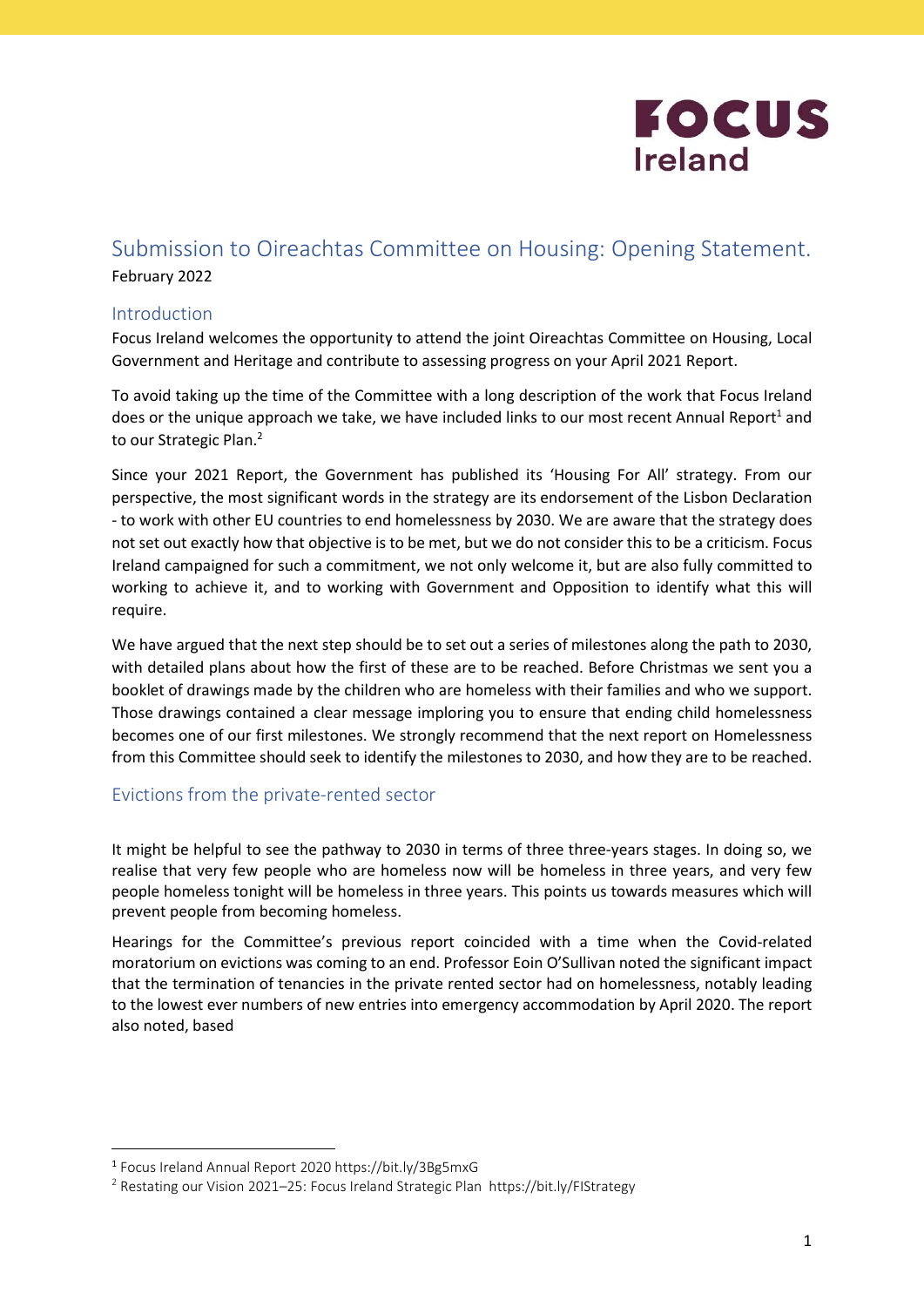

on Focus Ireland research, that the termination of tenancies in the private rented sector was the biggest driver of numbers into emergency accommodation.<sup>3</sup>

Regrettably, the Government did not adopt your recommendations (Recommendation 1) to extend the eviction embargo, resulting in a new wave of family homelessness.<sup>4</sup>

In our view, there is little point in continuing to call for something the Government has so resolutely set itself against. But the problem continues, forcing families into homelessness daily, so we must find other ways to deal with it.

We agree with Government that a balance needs to be struck between the rights of tenants and those of landlords, but we believe that the Government has consistently got this balance wrong – introducing measures which do little to increase the security of tenants yet create anxiety and frustration among small landlords.

We believe that a major effort is now required to ensure, at the very least, that landlords who plan to leave the market delay their decision by a number of years. We are happy to discuss these proposals further.

#### Evictions from HAP tenancies

Your report identified the gap between the maximum HAP payment and the level of market rents as a major problem (Recommendation 4). This gap has widened in the intervening months. HAP levels were last adjusted in 2016, and the RTB rent index has risen by 30% since then (from €1,060 to €1,397).

HAP tenants attempt to close this gap from their already inadequate income from employment or social welfare.<sup>5</sup>

We want to draw your attention to the fact that tenants offered the 'social housing solution' of HAP are treated entirely differently and much more harshly than tenants in actual social housing. This is resulting in entirely avoidable evictions, and indebted returns to homelessness. It also further disaffects landlords. We have made proposals to tackle this which we will be happy to discuss further.<sup>6</sup>

<sup>&</sup>lt;sup>3</sup> In retrospect, it is clear that the eviction moratorium had a very significant impact on the number of families becoming homeless but much less of an impact on individual adults.

<sup>&</sup>lt;sup>4</sup> The effect of removing the Covid related protections was gradual from April 2021 onward, due to the notice periods involved. After continued declines in the first quarter of 2021, there were 1,077 families homeless at the end of 2021, 107 (10%) more than a year earlier. Over the past 6 months has been that the number of children experiencing homelessness is increasing at a faster rate than adult homelessness (20% increase in the number of children experiencing homelessness compared with 12% for adults).

<sup>5</sup> Recent work by Focus Ireland has shown that some Homeless HAP tenants are paying up to €650 per month top-up to their landlords, with the minimum reported as 180/month and an average of €350/month.

<sup>&</sup>lt;sup>6</sup> We have proposed that the arrears scheme for HAP should be the same as for other social housing. A case management intervention should be added to the arrears process prior to suspension of rent payments. HAP administration should collect all rents (including differential and top-up) and transfer the top-up along with the HAP rent to the landlord. Local Authorities should reduce the differential rent where after-rent incomes are below SWA levels. The number of H/HAP tenancies terminated each quarter should be reviewed and published.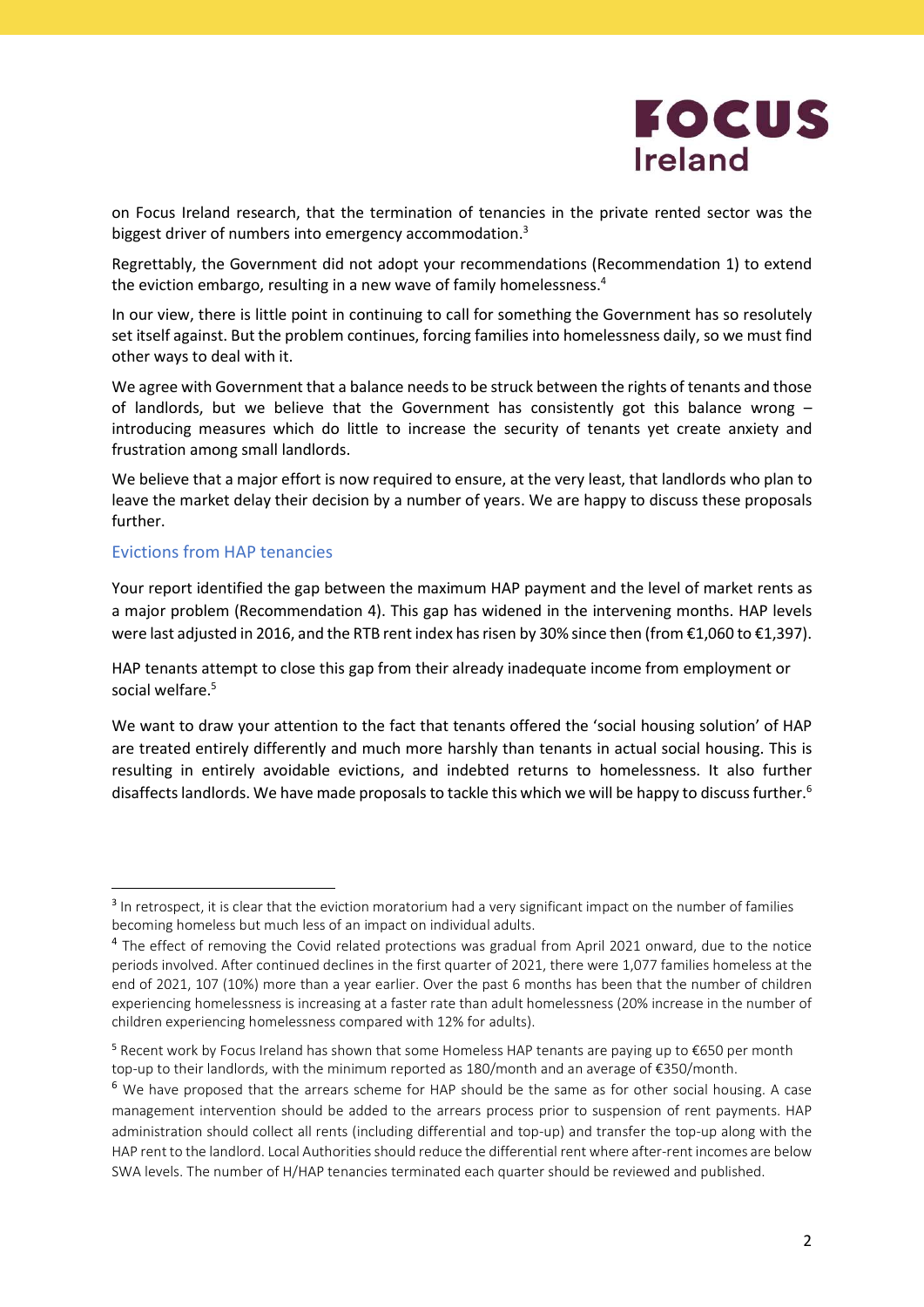# **FOCUS Ireland**

#### Housing First

Your report correctly identified the importance of Housing First in tackling homeless (Recommendation 3). At the end of last year, the Government published the Second Housing First Implementation Plan. We welcome this plan and the establishment of the new Housing First office in the Housing Agency but believe that the current approach to Housing First is too narrow. We believe the achievements of Finland arise from ensuring that Housing First principles inform the entire housing and homelessness system. We would be happy to discuss this area, and the need for 1-bed room units (Recommendation 4) further.

### Trauma informed practice and Domestic Violence

Finally, we want to commend your recommendations in relation to trauma-informed practice (Recommendation 8). Recent research commissioned by Focus Ireland and the Housing Agency, on Domestic Violence and Homelessness, $7$  called for staff in all relevant service sectors, including homelessness, domestic violence, and housing, – regardless of their position or prior training – to be trained in basic trauma knowledge to ensure that their interactions with survivors are traumainformed. This report is very relevant to the forthcoming Strategy on Gender Based Violence.<sup>8</sup>

Focus Ireland advocates strongly for a trauma-informed approach to service provision. Traumainformed care is part of our organizational strategy, we have an extensive training programme in Trauma-informed practice for all our staff and we have recently appointed a Head of Practice Development to ensure this approach, along with Psychologically Informed Environment and the Housing First principals inform all our work.

<sup>&</sup>lt;sup>7</sup> Mayock, P. and Neary, F., (2021) Domestic Violence & Family Homelessness. Focus Ireland. Executive Summary https://bit.ly/3flwDVO

<sup>8</sup> The research demonstrates a strong link between gender-based/domestic violence as a cause of homelessness for women. Combined with rising rents and unstable tenancies in the private rented market, women are increasingly vulnerable to the risk of homelessness. The study highlighted that families are experiencing high levels of residential instability in the private market. The report recommends a unified approach not only at the policy level which Government is already committed to, but also at the local practical level. It calls for a single local agency to be designed at the lead agency, coordinating all responses. The research strongly points to the Local Authorities as the appropriate agency to take on this role, if properly funded.